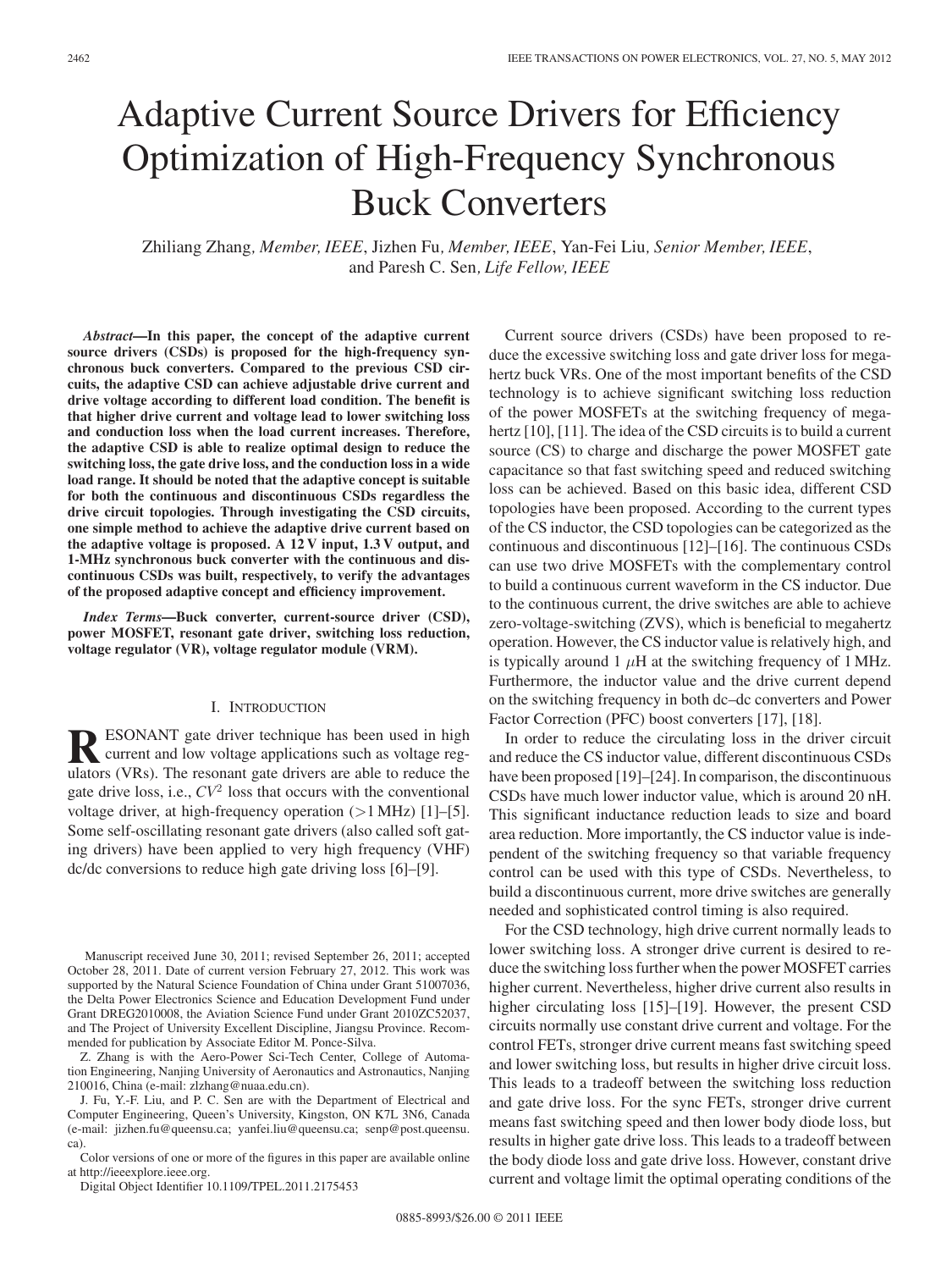

Fig. 1. Proposed adaptive CSD concept.

loss reduction. To achieve high-efficiency curves through wide load range becomes an important topic for high-frequency VRs. High gate drive current and voltage are beneficial to the nominal load conditions, but hurt light load efficiency, which is of great importance for buck VRs.

Therefore, the adaptive drive current would be beneficial to improve the performance of the CSDs and helps to achieve optimal design of the switching loss reduction and gate drive loss reduction. The objective of this paper is to propose the adaptive CSD concept to improve the performance of the CSD technique. The proposed adaptive CSD could achieve different optimal drive current depending on the drain current in the power MOSFETs, or the load conditions and input voltage. Section II presents the proposed adaptive concept for the CSDs. Section III presents the adaptive continuous CSDs. Section IV presents the adaptive discontinuous CSDs. Section V is the implementation of the adaptive CSDs. Section VI contains the experimental results and discussion. Section VII is the conclusion.

# II. PROPOSED ADAPTIVE CSD CONCEPT FOR HIGH-FREQUENCY MOSFETS

The proposed adaptive CSD concept is illustrated in Fig. 1 This can be regarded as a general structure for the adaptive CSDs. In Fig. 1,  $S_1$  and  $S_2$  form a totem structure to provide a low impedance path for the gate terminal of the power MOSFET *Q* either during the turn-on condition or turn-off condition. The adaptive parameters are defined as follows: 1)  $V_d$  is a controlled voltage source as the CSD adaptive drive voltage from drive supply voltage  $V_c$ . It can be controlled with the variables in the power circuits such as load current, drain current of the switching devices and input voltage, etc. Higher drive voltage results in lower  $R_{DS(on)}$  and thus lower conduction losses, but increases drive losses. 2)  $i_{\text{CS}}$  is a controlled current source as the drive current for *Q*. It can also be controlled with the loads, drain current, and voltage in the power circuit. Higher drive current reduces the switching loss but increases the gate drive loss.

Compared to other CSD circuits, the controllable drive current and drive voltage is beneficial to the optimal design between the switching loss and drive loss during the wide range operation of the main power MOSFETs. This concept can be extended to most of the CSD circuit topologies. In this paper, two basic



Fig. 2. Continuous CSD.



Fig. 3. Key waveforms of the continuous CSD.

structures of the continuous CSD and discontinuous CSD are investigated to achieve this adaptive control.

#### III. ADAPTIVE CONTINUOUS CSD

#### *A. Circuit Description*

Fig. 2 shows the continuous CSD circuit, which is the halfbridge topology and consists of two drive MOSFETs *S*<sup>1</sup> and *S*<sup>2</sup> .  $V_c$  is the drive voltage,  $L_r$  is the current source inductor, and  $C_b$  is the blocking capacitor. The basic idea of the continuous CSD is using a small inductance to build a strong current source to expedite the switching speed of the power MOSFET while recovering partial of the gate energy with reduced circulating losses [5], [15], [16].

Fig. 3 gives the key waveforms.  $S_1$  and  $S_2$  are switched out of phase with the complementary control to achieve ZVS. The inductor current is continuous and triangle. The MOSFET *Q* is charged or discharged by approximately constant current  $I_{Lrpk}$ , which is provided by the CS inductor  $L_r$  during  $[t_0, t_1]$  and  $[t_2, t_3]$ as shown in Fig. 3, respectively. When the gate is fully charged to  $V_c$ , the drive transistor  $S_1$  is turned ON so that it provides a low impedance path to the gate voltage source. At the same time,  $i_{Lr}$  raises linearly. The turn-off transition is initiated by turning  $S_1$  OFF. When the gate capacitance is fully discharged, *S*<sup>2</sup> is turned ON so that it shunts the gate and the source of the power MOSFET.  $S_1$  and  $S_2$  are turned ON and OFF at zero voltage.

The major advantage of this approach is simplicity since only one additional inductor and a capacitor are added compared to a conventional gate drive circuit. More importantly, the power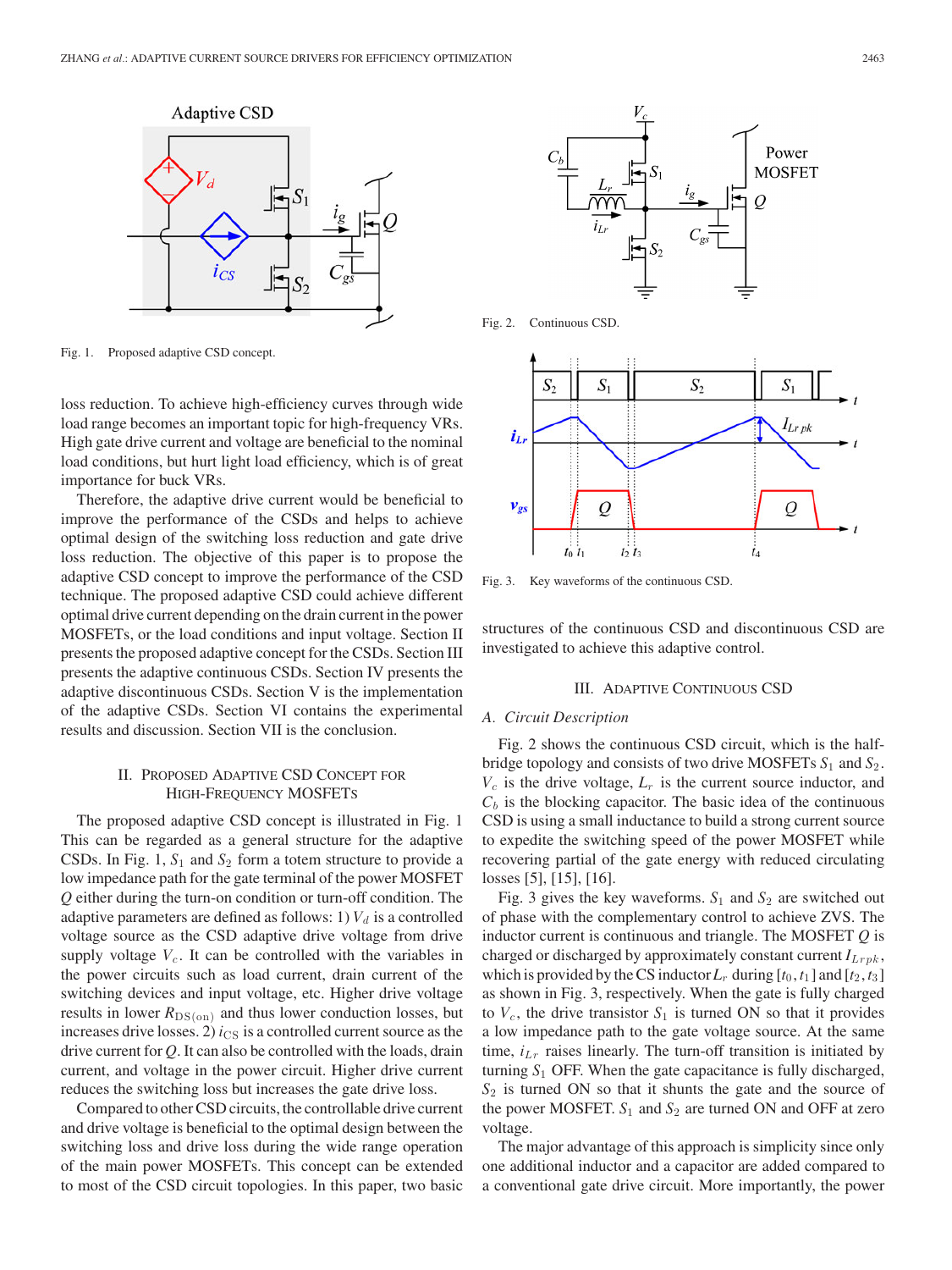

Fig. 4. Buck VR with the continuous CSD.



Fig. 5. Key waveforms of the continuous CSD.

MOSFET has fast switching speed because the current to charge and discharge MOSFET's input capacitor is almost constant. In addition, the drive circuit has good *Cdv*/*dt* immunity because the MOSFET gate-to-source voltage is clamped at either  $V_c$ (turn-on status) or zero (turn-off status).

## *B. Synchronous Buck Converter With the Continuous CSD*

Fig. 4 shows the continuous CSD applied to the synchronous buck converter, where  $Q_1$  is the control FET and  $Q_2$  is the sync FET.  $V_{c1}$  and  $V_{c2}$  are the drive supply voltage. In Fig. 4, there are two sets of the drive circuits (CSD #1 and CSD #2) and each of them has the structure of the half-bridge topology, consisting of drive MOSFETs  $S_1$  and  $S_2$  and  $S_3$  and  $S_4$ , respectively. Fig. 5 gives the key waveforms. CSD #1 can also be regarded as a level-shift version of CSD #2 [15].



Fig. 6. Optimization curves for the control FET *Q*<sup>1</sup> with different current: power loss versus gate current.

# *C. Optimal Design and Adaptive Control With the Continuous CSD*

For a given application, in order to achieve fast switching speed, the gate drive current should be chosen properly. The design tradeoff is between switching speed, which translates into reduced switching loss and gate drive loss. In order to find the optimal design point, the object function adding the switching loss and the CSD circuit loss together is used. The object function is a U-shape curve as function of the drive current  $I_G$ , and the optimization solution is simply located at the lowest point of the curve. Based on the above idea, Fig. 6 illustrates the optimal curve for the continuous CSDs with different load current, which includes the switching loss *P*switching loss, the CSD circuit loss  $P_{\text{CSD circuit}}$ , and the objective function  $F(I_G)$  =  $P_{\text{switching loss}} + P_{\text{CSD circuit}}$  as function of the gate drive current  $I_G$ . The specifications of the buck converter are:  $V_{\text{in}} = 12 \text{ V}$ ;  $V_o = 1.3 \text{ V}; I_o = 30 \text{ A}; V_c = 5 \text{ V}; f_s = 1 \text{ MHz}; \text{control FET } Q_1$ : Si7386DP;  $Q_2$ : IRF6691; and  $L_f = 330$  nH.

From Fig. 6, at 30 A and with the increase of  $I_G$ , the switching loss  $P_{\text{switching loss}}$  keeps reducing due to stronger drive current while the CSD circuit loss  $P_{\text{CSD circuit}}$  keeps increasing due to high circulating current. The summation of these two, i.e.,  $F(I_G)$ , is a U-shaped curve, and therefore, the optimization solution can be found at the lowest point of the curve. At the load current of 30 A, the optimal drive current  $I_G$  is chosen as 1.8 A for the continuous CSD. However, when the load changes, the optimal point will also change depending on the switching loss associated with the drain current in the MOSFET. It is interesting to note that when the load current increase from 10 to 30 A, the optimal drive current increases accordingly from 1.2 to 1.8 A. This means that higher drive current leads to lower switching losses. So the desired CSD current should be able to adjust adaptively as the load current increase. Although the optimal design curves are calculated from the above-mentioned specifications, it should be pointed that the trend of the optimal design curves are independent with the specification used, and the physical meaning of adaptive concept and design method is general.

Similarly, Fig. 7 gives the optimal curves for the Sync FET according to the load conditions, where  $P_{\text{bodyloss}}$  is the body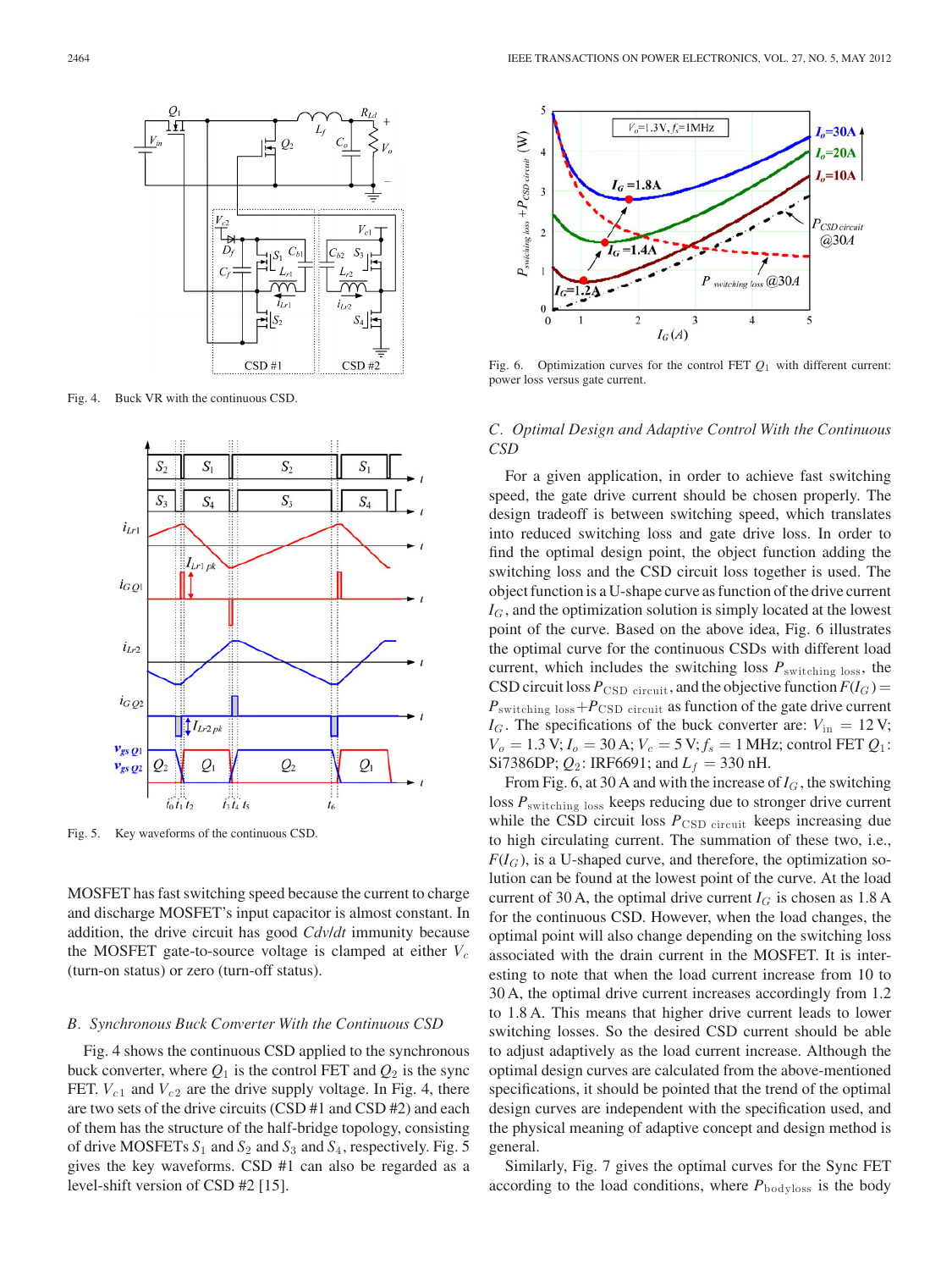

Fig. 7. Optimization curves for the sync FET *Q*<sup>2</sup> : power loss versus gate current.



Fig. 8. CS current as function of the drive supply voltage with different duty cycles: continuous.

diode loss,  $P_{\text{CSD circuit}}$  is the CSD circuit loss, and  $F(I_G)$  =  $P_{\text{bodyloss}} + P_{\text{CSD circuit}}$  is the objective function. The sync FET *Q*<sup>2</sup> operates with ZVS since its output capacitance is discharged to zero voltage before it turns on. Therefore, for the sync FET, the optimal design involves a tradeoff between body diode conduction loss and gate drive loss. When the load current increases from 10 to 30 A, the optimal drive current increases from 0.6 to 1.2 A, accordingly. High drive current leads to lower body diode conduction and body diode loss.

For the continuous CSD, the peak value of the CS inductor current is the drive current, which is

$$
I_G = I_{Lrpk} = \frac{V_c \cdot D \cdot (1 - D)}{2 \cdot L_r \cdot f_s} \tag{1}
$$

where  $V_c$  is the drive supply voltage, *D* is the duty cycle, and  $L_r$ is the CS inductor.

Fig. 8 shows the drive current as function of the drive voltage with different duty cycles. For the continuous CSD, with the same duty cycle, the CS inductor current, i.e., the drive current, increases linearly when the drive voltage increases. Therefore, the adaptive drive current control of the CSDs can be translated into the adaptive drive voltage control. In this way, the drive voltage can be controlled according to different load condi-



Fig. 9. Discontinuous CSD.



Fig. 10. Key waveforms of the discontinuous CSD.

tions, so that higher drive current can be achieved to the optimal performance of switching loss reduction. Another important advantage of the adaptive drive voltage control is that higher gate drive voltage leads to lower  $R_{DS(on)}$  and thus lower conduction loss. This means in addition to the switching loss reduction with the adaptive drive current, the conduction loss can be reduced with the adaptive drive voltage control at the same time.

## IV. ADAPTIVE DISCONTINUOUS CSDS

#### *A. Circuit Description*

Fig. 9 shows the discontinuous CSD circuit and Fig. 10 gives the key waveforms. In order to achieve discontinuous inductor current,  $S_3$  and  $S_4$  are inserted in series with the  $L_r$  and form a bidirectional switch, so that the current in the inductor can be controlled as desired. The key to this CSD is to control the driver switches to generate discontinuous inductor current waveforms enabling the peak portion of the inductor current to be used to charge and discharge the power MOSFET gate capacitance as a nearly constant current source [19], [22].

Compared to the continuous CSD, the advantage of the discontinuous CSD is very low inductance value owing to the discontinuous current operation of the CS inductor. At the same time, the gate drive current no longer depends on the duty cycle and switching frequency. This makes this type of CSDs suitable to wide range operation. In addition, the fast switching speed to reduce the switching loss and gate energy recovery can also be achieved.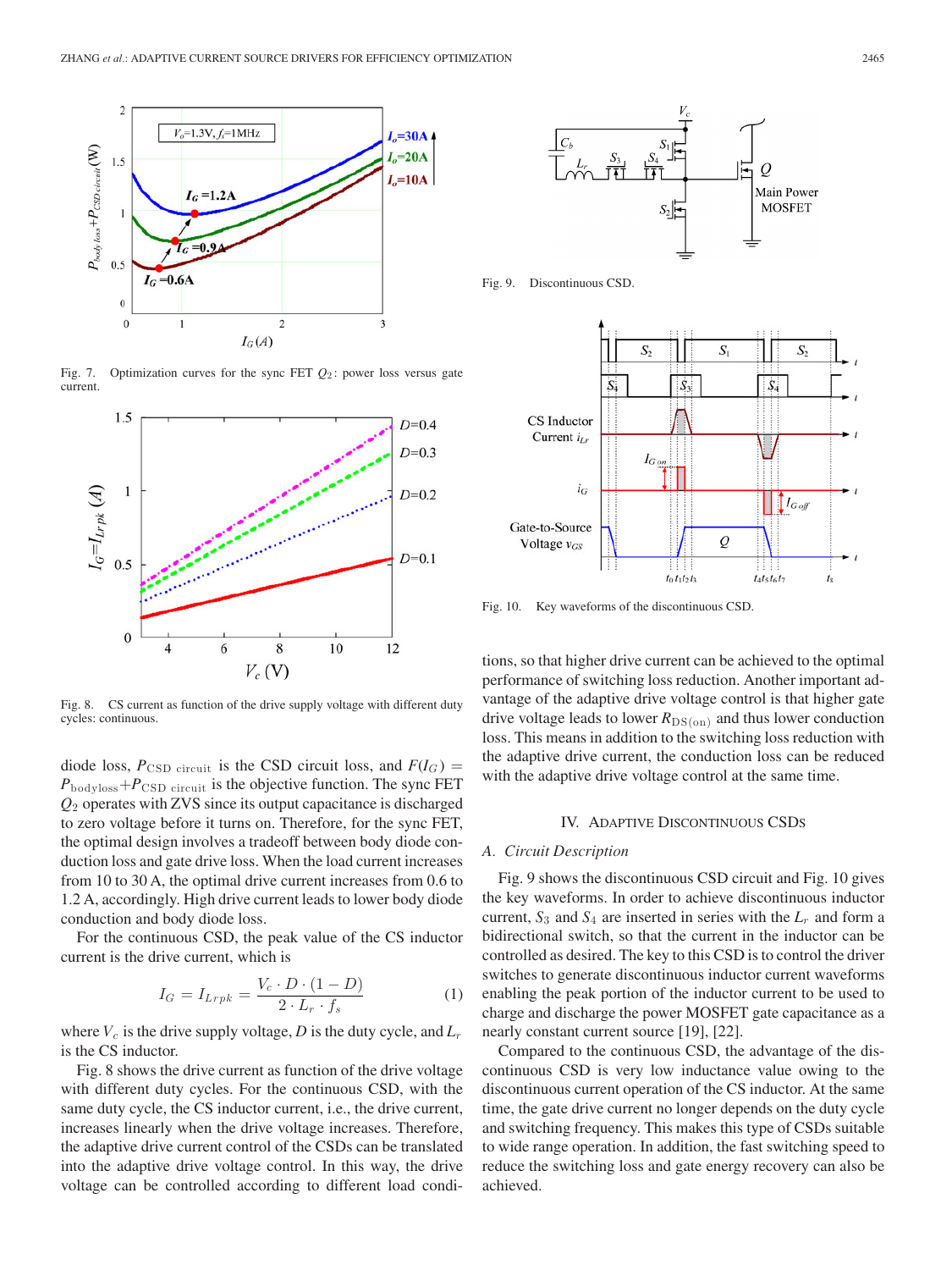

Fig. 11. Buck converter with the discontinuous CSD. (a) Power loss versus gate current. (b) Gate drive current versus load current.

# *B. Synchronous Buck Converter With the Discontinuous CSD*

Fig. 11 shows the proposed hybrid gate drive scheme for a buck converter. As we know, for a buck VR, the dominant loss is the switching loss. Therefore, for the control FET  $Q_1$ , the proposed high side CSD is used to achieve the switching loss reduction. For the Synchronous Rectifier  $(SR)$   $Q_2$ , the conventional voltage source driver is used for low cost and simplicity. Pulse width modulation\_ saturable reactor (SR) is the signal fed into the voltage source driver. The details of the operation and optimal design of the buck converter with the discontinuous CSD have been addressed in [22].

# *C. Optimal Design and Adaptive Control With the Discontinuous CSD*

Fig. 12(a) shows the power loss as the function of the adaptive drive current and Fig. 12(b) shows the adaptive gate current with different load current. As the load current increases from 10 to 30 A, the optimal drive current increases from 1.8 to 2.8 A, accordingly. The switching current in the control FET increases as the load current increases, which leads the switching loss to increase accordingly. Therefore, the switching time needs to be minimized with stronger gate drive current to reduce the switching loss. This results in the relationship between the gate drive current and output current as shown in Fig. 12(a). It should be also noted that at the same load current of 30 A, the optimal drive current  $I_G$  is chosen as 2.8 A (see Fig. 12) for the discontinuous CSD while the optimal drive current is 1.2 A (see Fig. 7) for the continuous one. This is because the discontinuous CSD has lower drive circulating loss over the continuous one, which helps to achieve high drive current.

For the discontinuous CSD, referring to Fig. 10, the precharge current to turn ON the power MOSFET is

$$
I_{G \text{ on }} = \frac{V_C}{2L_r} \cdot \Delta t_{10} \tag{2}
$$

where  $V_C$  is the drive voltage and  $\Delta t_{10}$  is the precharge interval from  $t_0$  to  $t_1$ .



Fig. 12. Optimization curves for the control FET *Q*<sup>1</sup> : discontinuous.

Similarly, the precharge current to turn OFF the power MOS-FET is

$$
I_{G \text{ off}} = \frac{V_{Cb}}{L_r} \cdot \Delta t_{54} = \frac{V_C}{2L_r} \cdot \Delta t_{54}
$$
 (3)

where  $V_{Cb}$  is the DC voltage across the capacitor and  $\Delta t_{54}$  is the precharge interval from  $t_4$  to  $t_5$ .

From (3), it can be observed that the drive current only depends on the drive voltage  $V_c$  and precharge time with the certain CS inductance. Fig. 13 shows the drive current as function of the drive voltage with different drive voltage. Similar to the continuous CSD, the drive current also increases linearly when the drive voltage increases. So the adaptive drive voltage also leads to the adaptive drive current. More importantly, for the discontinuous CSD, the drive current is independent with the duty cycles. This makes the discontinuous CSDs suitable for variable fast duty cycle controls.

# V. IMPLEMENTATION OF THE ADAPTIVE DRIVE VOLTAGE FOR THE CSDS

As discussed in Section IV, for both of the continuous and discontinuous CSDs, the drive current is proportional to the drive voltage. One method to build the adaptive drive current is to adjust the drive voltage adaptively according to the load current, or input voltage, etc.

Normally, to achieve adaptive voltage function, a lower power switching converter or a linear regulator can be used. The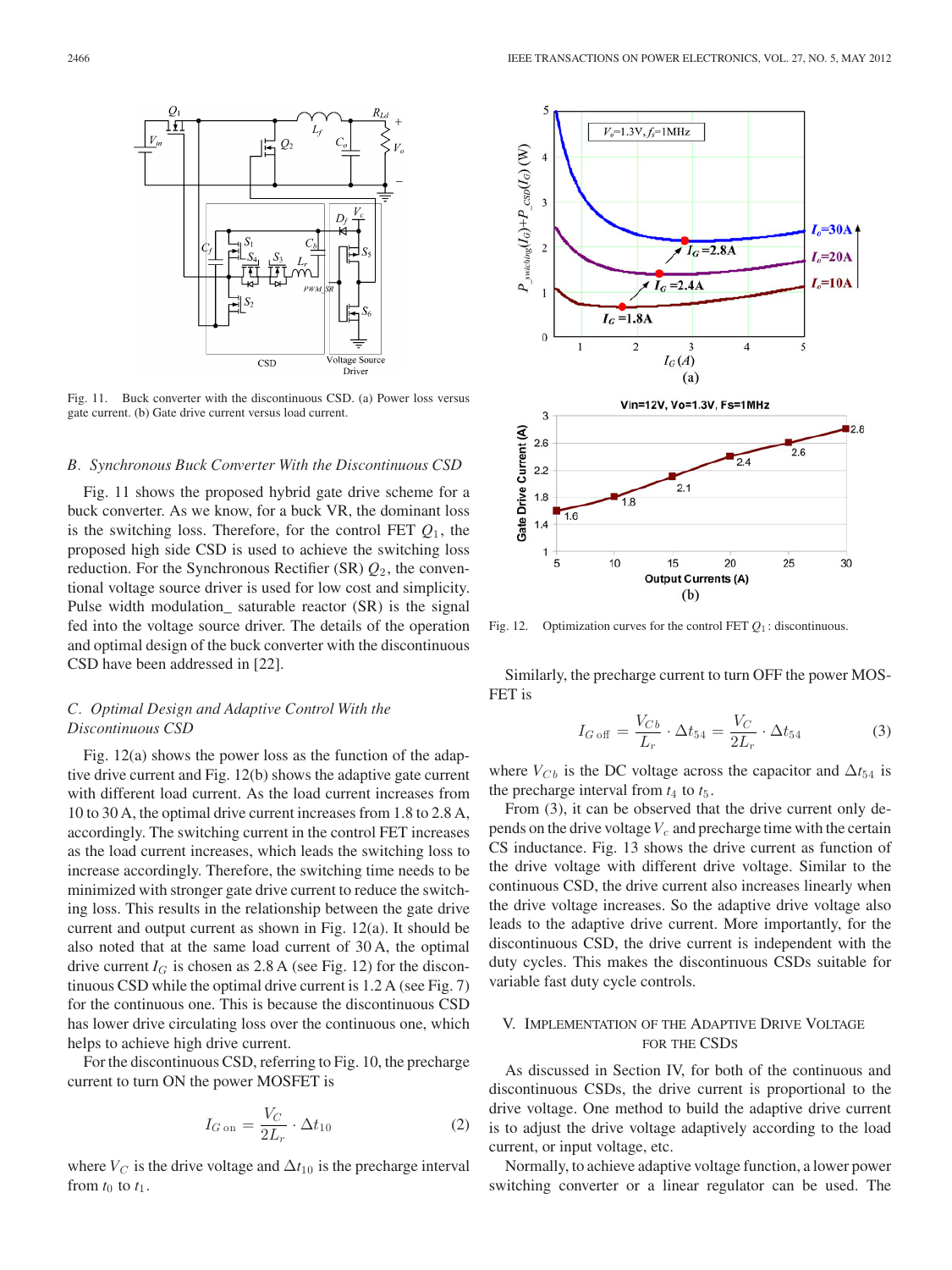

Fig. 13. CS current as function of the drive supply voltage: discontinuous. (a) Circuitry of the adaptive control voltage  $V_{REF}$ . (b) Linear regulator with adaptive control voltage.

switching converters have higher efficiency over the linear regulators. However, it generally needs output filter inductors, such as buck converters, which are difficult to be integrated into a drive chip. The advantage of the linear regulator is that no inductors are required. This makes the integration of the linear regulator become achievable. As an example, UCC27222 from Texas Instrument (TI) have an integrated linear regulator to achieve desired voltage for its drive circuitry.

Fig. 14 gives schematic of the adaptive control circuit using the basic linear regulator. The advantage of using the linear regulator is that compact structure and fast voltage changes rate. Fig. 15 gives the simulated waveforms using SPICE software. In Fig. 14(a),  $R_{\rm sens}$  is the sensor resistor and the voltage across *R*sens is proportional to the load current. This voltage is sent into the amplifying stage. Three operational amplifiers are used to amplify the input signal linearly. The first and third amplifiers are used as inverting amplifiers and the second amplifier is used to realize the addition of the amplified input signal and the bias voltage  $V_a$ . The relationship between the reference voltage and the output current is

$$
V_{\text{REF}} = \frac{R_{\text{sens}} R_2 R_6 R_9}{R_1 R_5 R_8} I_0 + \frac{R_6 R_9}{R_5 R_8} V_a.
$$
 (4)

Fig. 14(b) shows the basic linear regulator with the reference voltage  $V_{REF}$ . The output voltage  $V_d$  of the linear regulator is used to supply the CSD drive circuitry. When  $V_{REF}$  varies according to the load current  $I_o$  from (4), the output voltage  $V_d$ changes adaptively.

Using linear regulator to achieve adaptive voltage control results in additional loss and the efficiency of the linear regulator is  $\eta = V_d/V_c$ . The loss of the linear regulator is  $P_{V_c}(1 - \eta)$ , where  $P_{V_c}$  is the drive supply power. However, the total loss reduction of the switching loss, the conduction loss, and the gate drive loss from the main power stage weighs much higher than the introduced loss with linear regulator. Therefore, the overall loss reduction improves the converter efficiency effectively in a wide load range.

#### VI. EXPERIMENTAL RESULTS AND DISCUSSION

In order to verify the proposed adaptive concept, the synchronous buck converters with the continuous and discontinuous CSDs were implemented. The specifications of the buck converter prototype are as follows: input voltage  $V_{\text{in}} = 12 \text{ V}$ ; output voltage  $V_0 = 1.3$  V; output current  $I_0 = 30$  A; switching frequency  $f_s = 1$  MHz. The PCB is six-layer with 4 oz copper. The components used in the circuit are listed as follows— $Q_1$ : Si7386DP;  $Q_2$ : IRF6691; output filter inductance:  $L_f = 330$ nH (IHLP-5050CE-01, Vishay); for the continuous CSD,  $L_r =$ 1  $\mu$ H; for the discontinuous CSD,  $L_r = 22$  nH; drive switches *S*<sup>1</sup> –*S*<sup>4</sup> : FDN335.

Fig. 16 shows the gate drive signals  $v_{GSQ1}$  (control FET) and the CS inductor current  $i_{Lr}$  with the continuous CSD. The inductor current is triangle waveform and its peak current value is 1.8 A, which is the optimized value for the switching loss reduction.

Fig. 17 shows the inductor current  $i_{Lr}$  with the discontinuous CSD at the load current of 30 A. Its peak current value is 2.8 A, which is the optimized value of the CSD drive current at 8-V gate voltage. After the precharge time, the inductor current continues to ramp up while charging the gate capacitance of the control FET (Si7386DP) during the turn-on interval. During this interval, the average drive current is approximately 2.6 A. After the control FET turns ON, the inductor current ramps back down to zero while the inductor energy is returned to drive voltage source.

Fig. 18 shows the gate drive signals  $v_{GSQ1}$  (control FET) and  $v_{GSQ2}$  (Sync FET). It is observed that  $v_{GSQ1}$  is smooth since the miller charge is removed fast by the constant inductor drive current. Moreover, the total rise time and fall time of  $v_{GSQ1}$ is less than 15 ns, which means that fast switching speed is achieved. The dead time between two drive voltages is fixed to avoid shoot through and is minimized to reduce the SR body diode conduction loss.

A benchmark of a synchronous buck converter with the conventional gate driver was also built. The Predictive Gate Drive UCC 27222 from TI was used as the conventional voltage driver. Fig. 19 shows the measured efficiency comparison between the continuous CSDs with and without the adaptive voltage at 1.3 V output. It is observed that at 5 A, the efficiency is improved from 79.1% to 85.7% (an improvement of 6.6%) with the drive voltage of 4 V. The loss of the linear regulator is 0.13 W. At 10 A, the efficiency is improved from 86.2% to 88.4% (an improvement of 2.2%) with the drive voltage of 5 V. The loss of the linear regulator is 0.22 W. It should be also noted that the CSDs improve the efficiency effectively in full load range over the conventional driver.

Fig. 20 shows the measured efficiency comparison between the discontinuous CSDs with and without the adaptive voltage at 1.3 V output. It is observed that at 5 A, the efficiency is improved from 80.6% to 86.1% (an improvement of 5.5%) with the drive voltage of 4 V. At 10 A, the efficiency is improved from 85.6% to 88.6% (an improvement of 3%) with the drive voltage of 5 V. It should be also noted that the CSDs improve the efficiency effectively in the full load range over the conventional driver. The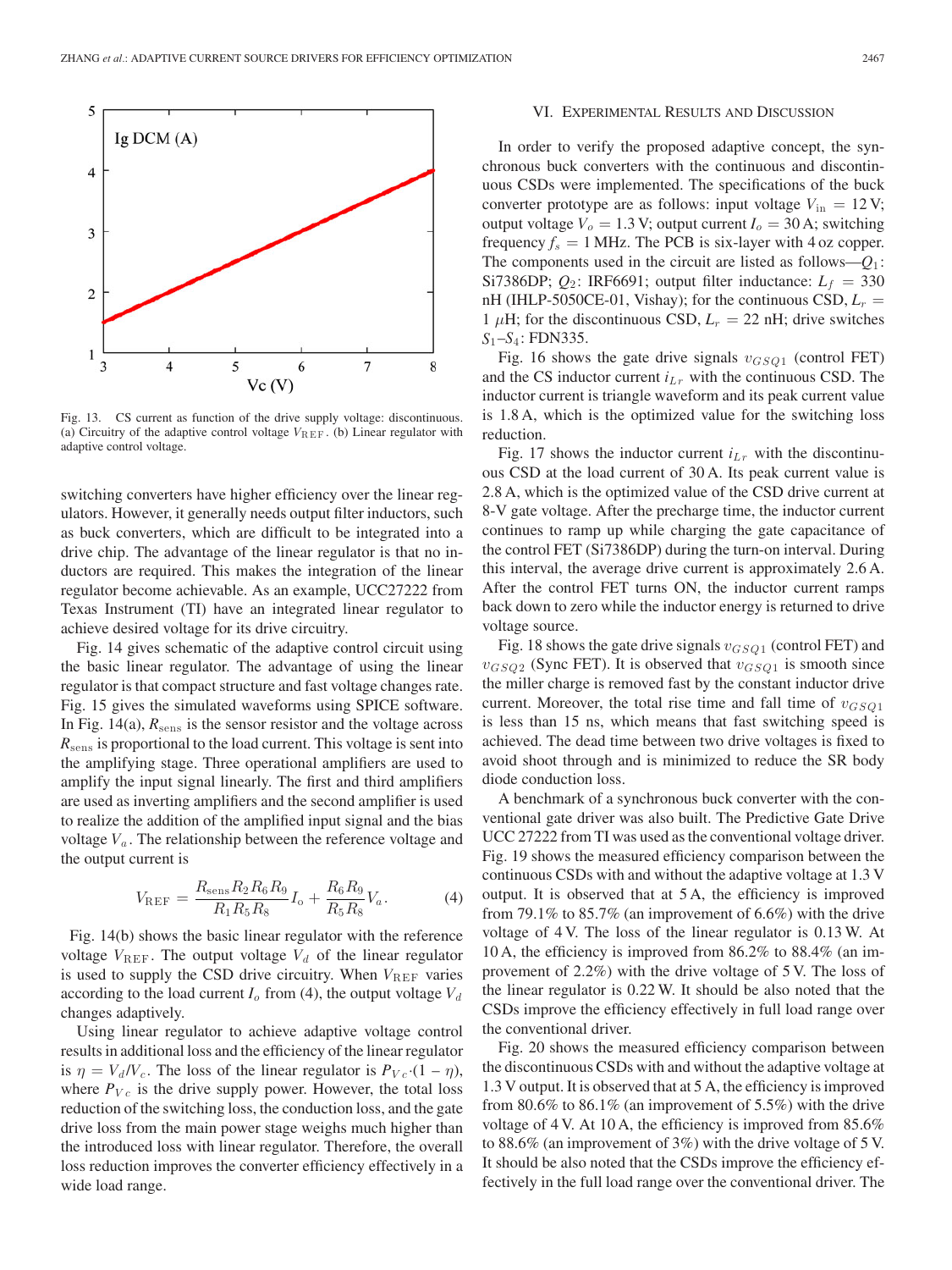

Fig. 14. Adaptive drive voltage circuit using the basic linear regulator.



Fig. 15. Simulated waveforms of adaptive drive voltage.



Fig. 16. Gate drive voltage and CS inductor current: continuous. Fig. 17. Inductor current at 1 MHz: discontinuous.

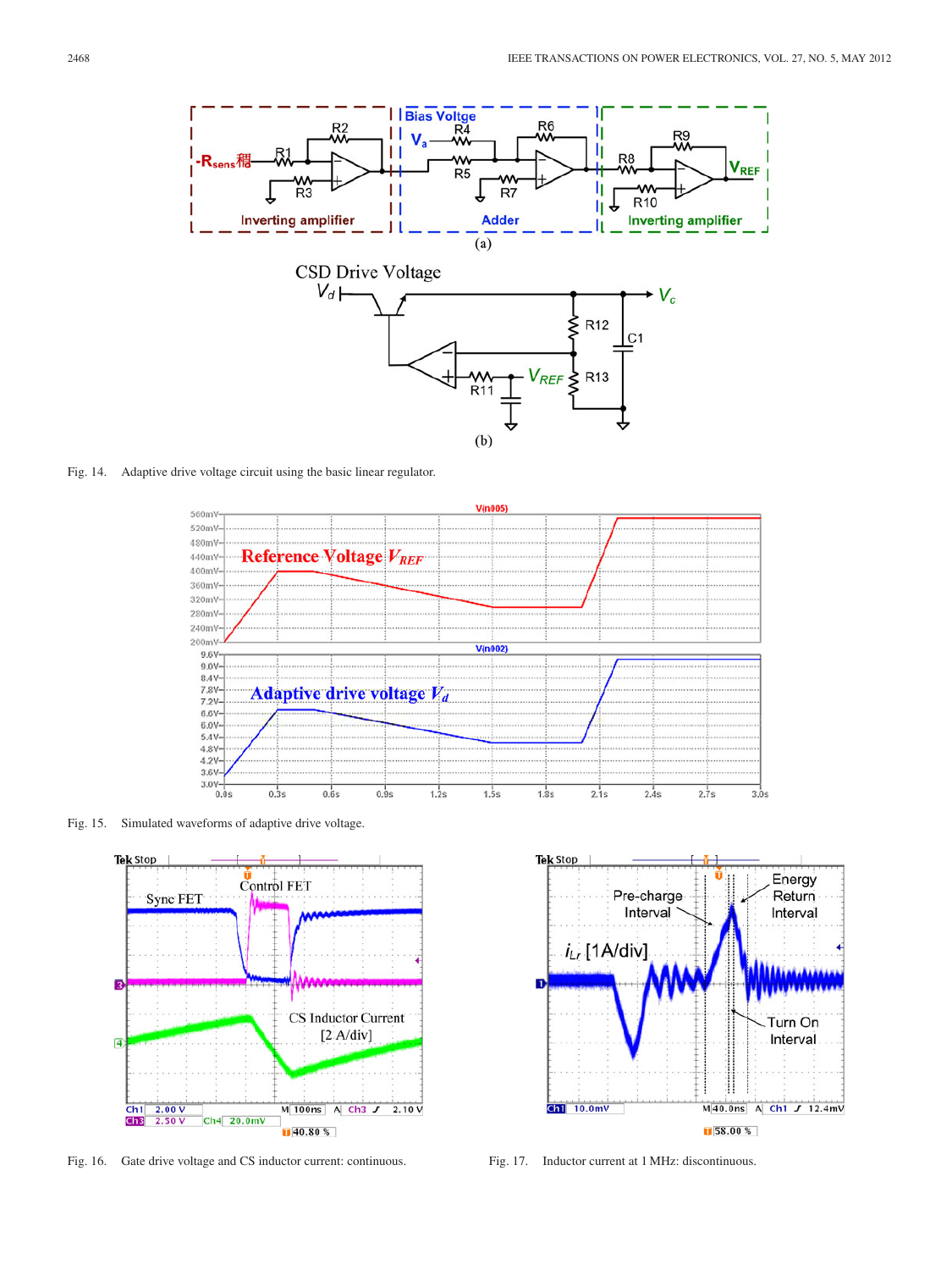

Fig. 18. Gate signals  $v_{GSQ1}$  (control FET) and  $v_{GSQ2}$  (Sync FET).



Fig. 19. Efficiency comparison: continuous.



Fig. 20. Efficiency comparison: discontinuous.

adaptive CSD achieves higher efficiency improvements during lower load range since the switching losses that occur with light load reduces greatly.

# VII. CONCLUSION

Constant drive current and drive voltage are presently accepted for the CSD circuits to reduce the switching loss and gate drive loss. However, stronger drive current is normally desired to reduce the switching loss further when the power MOSFET carries higher current. In a synchronous buck converter, for the control FET, the design tradeoff is between the switching loss and gate drive loss, while for the sync FETs, it is between the body diode loss and gate drive loss. However, constant drive current and voltage limit the optimal operating conditions of the loss reduction.

In this paper, the concept of the adaptive CSDs is proposed for the high-frequency synchronous buck converters. Compared to the previous CSD circuits, the adaptive drive current and drive voltage can be achieved to optimize the switching loss reduction and the drive loss reduction at different load current. It should be noted that the adaptive concept is suitable for both the continuous and discontinuous CSDs regardless the drive circuit topologies. Through investigating the CSD circuits, one simple method to achieve the adaptive drive current based on the adaptive voltage is proposed. The linear regulator can be used to achieve the function of the adaptive voltage and drive current in a cost-effective manner. A 12 V input, 1.3 V output, and 1-MHz synchronous buck converter was built to verify the advantages of the proposed adaptive CSDs. For the continuous CSD, at 1.3 V output, the adaptive CSD improves the efficiency from 79.1% (without adaptive control) to 85.7% (an improvement of 6.6%) at 5 A, and at 10 A, from 86.2% to 88.4% (an improvement of 2.2%). Similar efficiency improvements are achieved for the discontinuous CSDs.

#### **REFERENCES**

- [1] K. Jin, M. Xu, Y. Sun, D. Sterk, and F. C. Lee, "Evaluation of self-driven schemes for a 12-V self-driven voltage regulator," *IEEE Trans. Power Electron.*, vol. 24, no. 10, pp. 2314–2322, Oct. 2009.
- [2] Z. Zhang, E. Meyer, Y. F. Liu, and P. C. Sen, "A 1-MHz, 12-V ZVS non-isolated full-bridge VRM with gate energy recovery," *IEEE Trans. Power Electron.*, vol. 25, no. 3, pp. 624–636, Mar. 2010.
- [3] Z. Zhang, J. Zhen, Y. F. Liu, and P. C. Sen, "A non-isolated ZVS self-driven current tripler topology for low voltage and high current applications, *IEEE Trans. Power Electron.*, vol. 26, no. 2, pp. 512–522, Feb. 2010.
- [4] Q. Li and P. Wolfs, "The power loss optimization of a current fed ZVS two-inductor boost converter with a resonant transition gate drive," *IEEE Trans. Power Electron.*, vol. 21, no. 5, pp. 1253–1263, Sep. 2006.
- [5] D. Maksimovic, "A MOS gate drive with resonant transitions," in *Proc. IEEE Power Electron. Spec. Conf. (PESC)*, 1991, pp. 527–532.
- [6] G. Spiazzi, P. Mattavelli, and L. Rossetto, "Effects of parasitic components in high-frequency resonant drivers for synchronous rectification MOSFETs," *IEEE Trans. Power Electron.*, vol. 23, no. 4, pp. 2082–2092, Jul. 2008.
- [7] J. R. Warren, K. A. Rosowski, and D. J. Perreault, "Transistor selection and design of a VHF DC-DC power converter," *IEEE Trans. Power Electron.*, vol. 23, no. 1, pp. 27–37, Jan. 2008.
- [8] M. Swamy, T. J. Kume, and N. Takada, "An efficient resonant gate drive scheme for high frequency applications," in *Proc. IEEE Energy Convers. Conf. Expo. (ECCE)*, 2011, pp. 1985–1963.
- [9] T. M. Andersen, S. K. Christensen, A. Knott, and M. A. E. Andersen, "A VHF class E DC-DC converter with self-oscillating gate driver," in *Proc. IEEE Appl. Power Electron. Conf. (APEC)*, 2011, pp. 885–891.
- [10] Z. Yang, S. Ye, and Y. F. Liu, "A new resonant gate drive circuit for synchronous buck converter," *IEEE Trans. Power Electron.*, vol. 22, no. 4, pp. 1311–1320, Jul. 2007.
- [11] W. Eberle, Z. Zhang, Y. F. Liu, and P. C. Sen, "A current source gate driver achieving switching loss savings and gate energy recovery at 1-MHz," *IEEE Trans. Power Electron.*, vol. 23, no. 2, pp. 678–691, Mar. 2008.
- [12] K. Yao and F. C. Lee, "A novel resonant gate driver for high frequency synchronous buck converters," *IEEE Trans. Power Electron.*, vol. 17, no. 2, pp. 180–186, Mar. 2002.
- [13] Y. Ren, M. Xu, Y. Meng, and F. C. Lee, "12 V VR efficiency improvement based on two-stage approach and a novel gate driver," in *Proc. IEEE Power Electron. Spec. Conf. (PESC)*, 2005, pp. 2635–2641.
- [14] Z. Yang, S. Ye, and Y. F. Liu, "New dual channel resonant gate drive circuit for low gate drive loss and low switching Loss," *IEEE Trans. Power Electron.*, vol. 23, no. 3, pp. 1574–1583, May 2008.